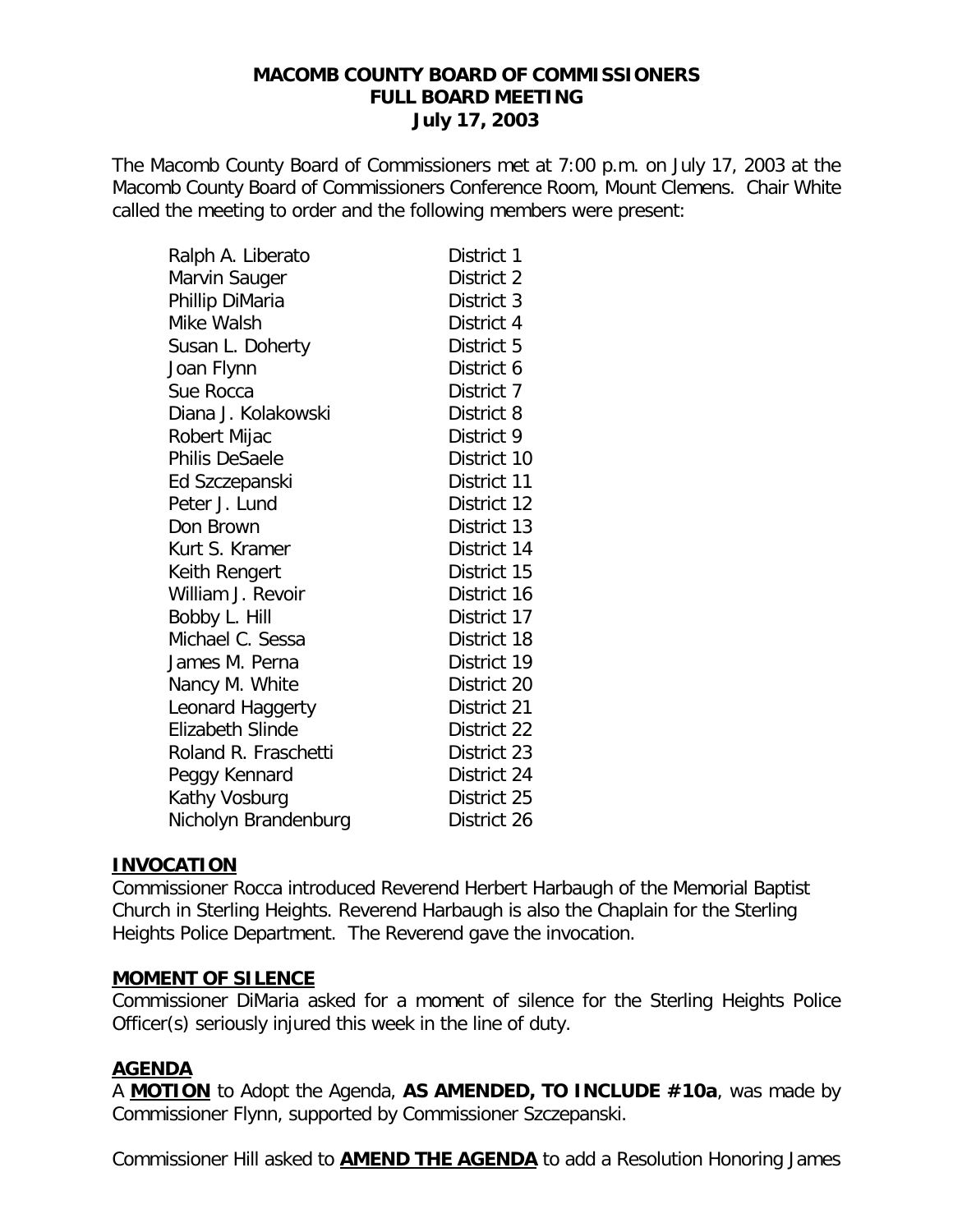H. Martin, Sr. on the occasion of his 72th Birthday. There were **NO** objections.

# **THE AGENDA AS AMENDED CARRIED.**

# **MINUTES**

A **MOTION** to approve the minutes dated June 12, 2003 was made by Commissioner Flynn, supported by Commissioner Slinde.

A **MOTION TO AMEND** the minutes dated June 12, 2003 to include her comments verbatim with regard to Detroit Area Regional Transportation Authority, was made by Commissioner Brandenburg, supported by Commissioner Szczepanski. A vote was taken, and the **MOTION TO AMEND FAILED.**

**THE MOTION TO APPROVE THE MINUTES DATED JUNE 12, 2003 CARRIED**, with Commissioner Brandenburg voting **NO**.

## **PUBLIC PARTICIPATION**

*Terrance Standifer, 164 Burr Street, Mt. Clemens, Pastor and Representative of Macomb County Ministerial Alliance*

*Pastor John Mack, Greater New Hope Baptist Church, 58527 Delanie, New Haven,*

*Member of the Macomb County Ministerial Alliance*

*Lisa Dobson, 206 Hubbard, Mt. Clemens*

*Phillip Washington, Pastor of Turner Chapel, 125 Clinton River Drive, Member of the Macomb County Ministerial Alliance*

*Faye Martin 11435 Summerset, Detroit*

*Gregory Murray, Spokesman for the Ministerial Alliance, 62 Rathbone, Mt. Clemens*

*Rotana Hughley-Johnson, 66 ½ Hubbard, Mt. Clemens, Part-time employee at the Macomb County Youth Home*

*Del Rickman, 158 Clemens Street, Mt. Clemens*

All spoke about the Macomb County Human Resource Department. The claim is unfair hiring practices, unfair disciplinary actions, racial discrimination, nepotism and cronyism. They urge diversity training programs. Accountability by department heads who fail to make good hiring decisions and independent investigations of claims about unfair labor practices.

## **COMMITTEE REPORTS:**

## *PERSONNEL COMMITTEE –July 7, 2003*

The Clerk read the recommendations from the Personnel Committee and a **MOTION** was made by Vice-Chairperson Doherty, supported by Commissioner Brandenburg to adopt the committee recommendations.

Commissioner Brandenburg asked to separate Motions #2 and #3. There were **NO** objections.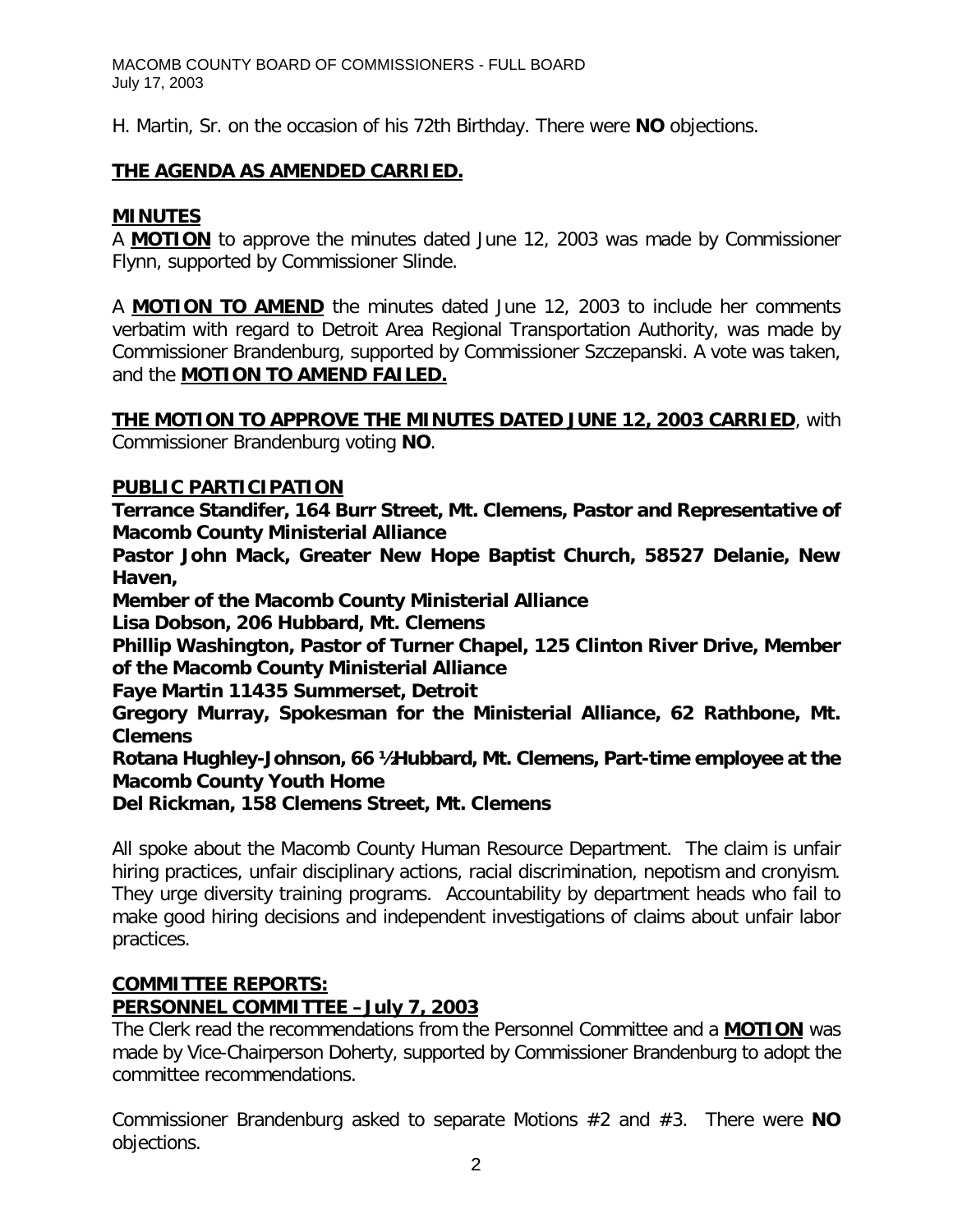A vote was taken on the following:

### 1. RECONFIRM THE FOLLOWING VACANCIES:

- 
- 
- 
- 
- 
- 6. (1) REHABILITATION SUPERVISOR PLANNING & ECON. DEV.
- 7. (1) STATION OPERATOR PUBLIC WORKS

1. (1) PROBATION OFFICER CIRCUIT COURT-JUVENILE DIV. 2. (1) ADMIN. ASSISTANT IV COMMUNITY MENTAL HEALTH 3. (1) CUSTODIAN I/II FACILITIES & OPERATIONS 4. (1) MAGISTRATE 42-2 DISTRICT COURT 4. (1) MAGISTRATE 42-2 DISTRICT COURT<br>5. (1) ANALYST/PROGRAMMER MANAGEMENT INFORM. SERVICES

## **THE MOTION CARRIED.**

## **SEPARATED MOTION**

2. APPROVE THE RECLASSIFICATION OF ONE ACCOUNT CLERK I/II POSITION TO ONE TYPIST CLERK III POSITION IN PUBLIC WORKS DEPARTMENT.

Commissioner Brandenburg stated she feels reclassifications should not to considered except at budget time.

**THE MOTION CARRIED**, with Commissioner Brandenburg voting **NO**.

## **SEPARATED MOTION**

3. APPROVE THE FOLLOWING:

AMENDMENT TO THE COLLECTIVE BARGAINING AGREEMENT OF THE MICHIGAN NURSES ASSOCIATION – R.N.'S AT MARTHA T. BERRY FOR A WAGE REOPENER FOR THE YEARS 2003 AND 2004; AND

RATIFICATION OF A THREE YEAR LABOR AGREEMENT WITH THE SERVICE EMPLOYEES INTERNATIONAL UNION (L.P.N.'S AT MARTHA T. BERRY).

Commissioner Brandenburg feels this should be voted down and go back to the table.

**THE MOTION CARRIED**, with Commissioners Walsh, Lund, DeSaele, Rocca, Brandenburg, Revoir, Rengert and Vosburg voting **NO**.

## *SENIOR CITIZENS COMMITTEE – July 7, 2003*

The Clerk read the recommendations from the Senior Citizens Committee and a **MOTION** was made by Chairperson Flynn, supported by Vice-Chairperson Rocca, to adopt the committee recommendations.

1. APPROVE PURSUIT OF EXPANDED GRANT CONTINUATION FROM STRONG FAMILIES SAFE CHILDREN FOR GRANDPARENTS REARING GRANDCHILDREN PROGRAM. FAMILY INDEPENDENCE AGENCY MANAGES THE CONTRACT AND HAS AGREED TO AN INCREASE IN THEIR GRANT FROM \$24,999.00 TO \$49,999.00 TO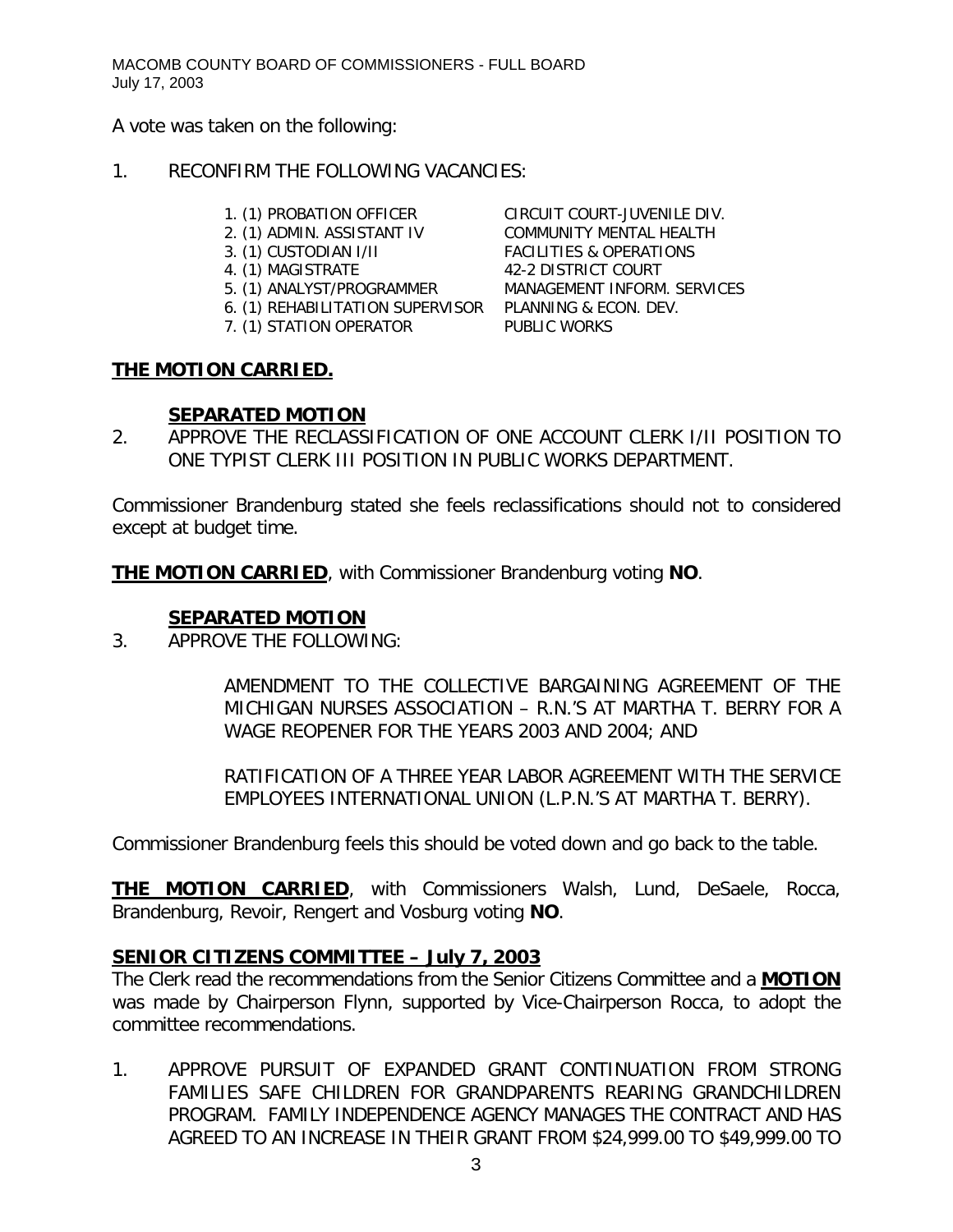> FURTHER DEVELOP AND EXPAND THE MACOMB COUNTY PROGRAM. NO ADDITIONAL COUNTY DOLLARS WILL BE NECESSARY WITH THIS GRANT EXPANSION.

2. APPROVE THE AREA AGENCY ON AGING 1-B ANNUAL PLAN FOR FY 2004-2006, AS AMENDED.

### **THE MOTION CARRIED.**

## *PLANNING AND ECONOMIC DEVELOPMENT COMMITTEE – July 8, 2003*

The Clerk read the recommendations from the Planning and Economic Development Committee and a **MOTION** was made by Chairperson Walsh, supported by Commissioner Brown, to adopt the committee recommendations.

- 1. APPROVE THE MACOMB URBAN COUNTY CONSOLIDATED PLAN FOR HOUSING AND COMMUNITY DEVELOPMENT, ANNUAL ACTION PLANS FOR PY 2003 AND AUTHORIZE THE BOARD CHAIRMAN TO SUBMIT SAME TO THE U.S. DEPARTMENT OF HOUSING AND URBAN DEVELOPMENT.
- 2. AUTHORIZE THE ISSUANCE OF REQUEST FOR PROPOSALS FOR TECHNICAL ASSISTANCE TO THE MACOMB COUNTY SOLID WASTE COMMITTEE IN REVIEWING THE CURRENT SOLID WASTE MANAGEMENT PLAN AND TO ASSIST IN THE DATA ANALYSIS REQUIRED TO SUPPORT THE NEXT STATE REQUIRED PLAN UPDATE.

### **THE MOTION CARRIED.**

### *OPERATIONAL SERVICES COMMITTEE – July 8, 2003*

The Clerk read the recommendations from the Operational Services Committee and a **MOTION** was made by Chairperson Rengert, supported by Vice-Chairperson Sauger, to adopt the committee recommendations.

- 1. RETAIN WAKELY ASSOCIATES, INC. FOR ARCHITECTURAL SERVICES FOR THE NEW PUBLIC WORKS DEPARTMENT BUILDING.
- 2. AUTHORIZE PAYMENT FOR THE WORK PERFORMED AS FOLLOWS:

| MARTHA T. BERRY<br>RENOVATION | ELLISDON MICHIGAN                | \$362,106.92 |
|-------------------------------|----------------------------------|--------------|
| <b>CLEMENS CENTER</b>         | JAMES DeBARD                     | 10,621.00    |
| YOUTH HOME                    | PROJECT CONTROL<br>SYSTEMS, INC. | 1,119,000.00 |
| YOUTH HOME                    | <b>WAKELY ASSOCIATES</b>         | 10.663.52    |

FURTHER, FUNDS ARE AVAILABLE IN THE CAPITAL BUDGET.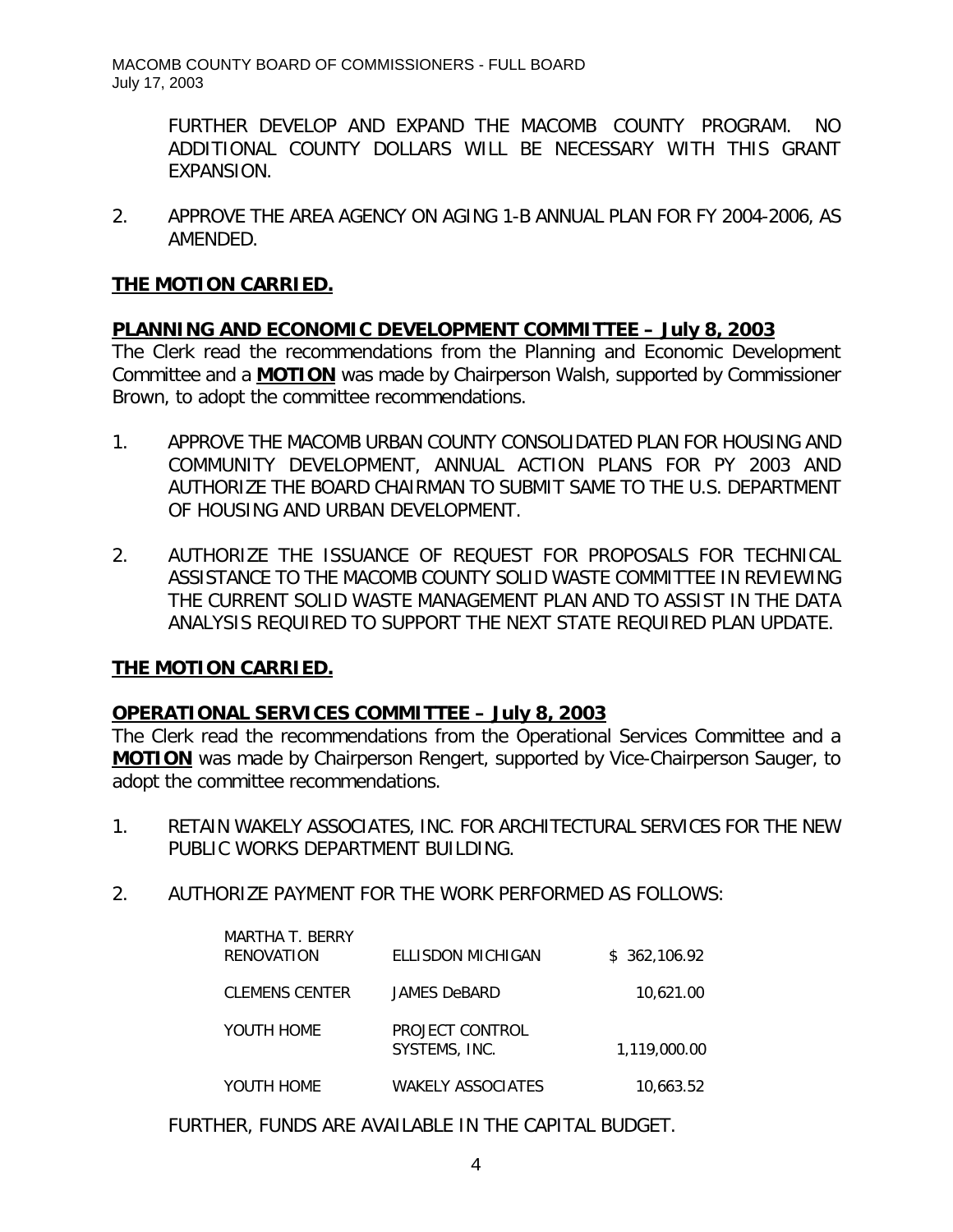- 3. APPROVE CHANGE ORDER #2 AND #3 IN THE AMOUNT OF \$249,064.00 FOR THE MARTHA T. BERRY ADDITION AND RENOVATION PROJECT; FUNDS ARE AVAILABLE WITHIN THE CONSTRUCTION BUDGET.
- 4. CONCUR WITH THE PURCHASING MANAGER AND APPROVE THE FOLLOWING COPIER PURCHASES:

ONE IR-5000 DIGITAL COPY SYSTEM FOR THE FRIEND OF THE COURT FROM OUR CONTRACTED VENDOR, IKON OFFICE SOLUTIONS, IN THE AMOUNT OF \$12,126.00 GSA PRICING; FUNDS ARE AVAILABLE FROM THE CONVENIENCE COPIER FUND.

ONE IR-500 DIGITAL COPY SYSTEM FOR THE SHERIFF'S DEPARTMENT-GENERAL AREA FROM OUR CONTRACTED VENDOR, IKON OFFICE SOLUTIONS, IN THE AMOUNT OF \$12,126.00 GSA PRICING; FUNDS ARE AVAILABLE FROM THE CONVENIENCE COPIER FUND.

## **THE MOTION CARRIED.**

## *JUSTICE & PUBLIC SAFETY COMMITTEE – July 9, 2003*

The Clerk read the recommendations from the Justice & Public Safety Committee and a **MOTION** was made by Chairperson DiMaria, supported by Vice-Chairperson Fraschetti, to adopt the committee recommendations.

Commissioner Brandenburg asked to separate Motion #3. There were **NO** objections.

A vote was taken on the following:

- 1. AUTHORIZE THE OFFICE OF EMERGENCY MANAGEMENT TO ENTER INTO A MEMBERSHIP AGREEMENT WITH THE MICHIGAN PUBLIC SAFETY COMMUNICATIONS SYSTEM (MPSCS) FOR THE PURPOSE OF ACCEPTING MPSCS 800 MHz RADIOS IN ORDER TO HAVE INTEROPERABLE COMMUNICATIONS FOR EMERGENCY MANAGEMENT RELATED RESPONSIBILITIES.
- 2. ADD THREE DEPUTY SHERIFF POSITIONS, ONE DISPATCHER POSITION AND ONE SHERIFF'S PATROL VEHICLE TO THE COUNTY BUDGET. THE FUNDS FOR THESE POSITIONS AND VEHICLE ARE PROVIDED BY MACOMB TOWNSHIP VIA THEIR POLICE SERVICES CONTRACT WITH NO COST TO THE COUNTY OF MACOMB.

## **THE MOTION CARRIED.**

## **SEPARATED MOTION**

3. AUTHORIZE THE FILING OF THE BUREAU OF JUSTICE GRANT APPLICATION TO CONDUCT A JUVENILE SEX OFFENDER RE-ENTRY PROGRAM – CONTINUUM PROGRAM. AWARD AMOUNT IS \$250,000.00 FOR A 24-MONTH PERIOD. 25% MATCH WILL BE PROVIDED BY IN-KIND SERVICES FROM COUNTY DEPARTMENTS.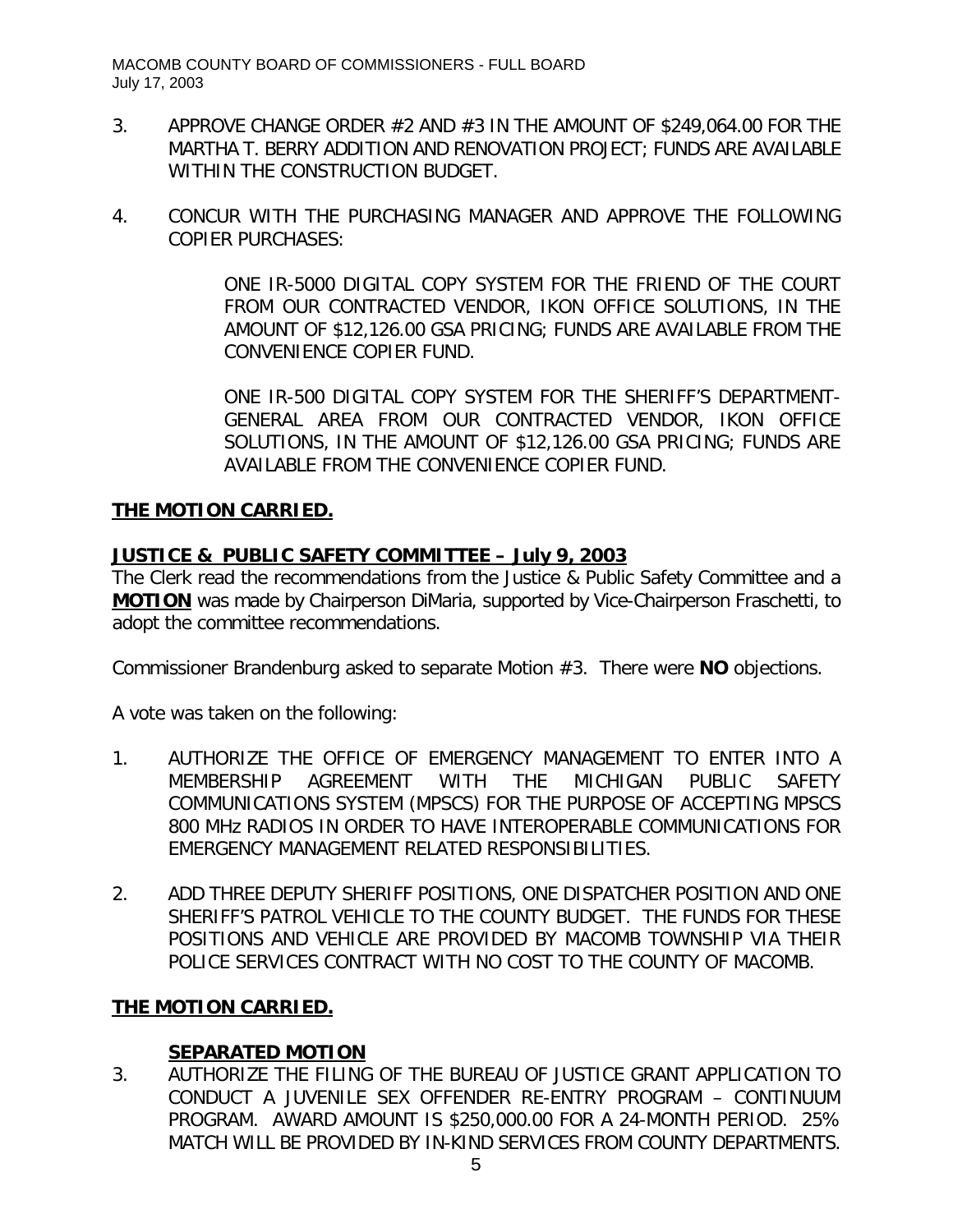A **MOTION TO REFER** back to committee was made by Commissioner Brandenburg. There was **NO** support.

Commissioner Brandenburg concurs a youth program is necessary. However, a group that has background in this field should be used. A program with experience would be in the best interest of the children.

**THE MOTION CARRIED,** with Commissioner Brandenburg voting **NO**.

## *LEGISLATIVE & ADMINISTRATIVE SERVICES COMMITTEE – July 9, 2003*

The Clerk read the recommendations from the Legislative & Administrative Services Committee and a **MOTION** was made by Chairperson Szczepanski, supported by Vice-Chairperson Hill, to adopt the committee recommendations.

Commissioner Brandenburg asked her **NO** vote be recorded from committee on Motion #2. There were **NO** objections.

1. APPROVE THE FOLLOWING MISCELLANEOUS DEPARTMENT REQUESTS:

11 STANDARD DESKTOP PERSONAL COMPUTERS, 11 MS OFFICE STANDARD BUSINESS SOFTWARE AND 10 STANDARD LASER PRINTERS FOR MARTHA T. BERRY MEDICAL FACILITY AT A COST NOT TO EXCEED \$36,806.52; FUNDING IS AVAILABLE IN THE 2003 MARTHA T. BERRY DEPARTMENT BUDGET – NEW EQUIPMENT ACCOUNT;

ONE STANDARD LAPTOP PERSONAL COMPUTER, THREE STANDARD DESKTOP PERSONAL COMPUTERS, FOUR MS OFFICE STANDARD BUSINESS SOFTWARE LICENSES, FOUR MS OFFICE STANDARD BUSINESS SOFTWARE LICENSES, FOUR GROUPWISE LICENSES AND ONE LASER PRINTER FOR THE PROBATE COURT – FAMILY DIVISION AT A COST NOT TO EXCEED \$9,073.28; FUNDING IS AVAILABLE IN THE CAPITAL IMPROVEMENT FUND – MIS EQUIPMENT ACCOUNT.

SIX STANDARD NETWORK PRINTERS FOR THE PROSECUTING ATTORNEY AT A COST NOT TO EXCEED \$11,100.00; FUNDING IS AVAILABLE IN THE CAPITAL PROJECTS – PROSECUTING ATTORNEY SYSTEM FUND – PROSECUTOR'S EQUIPMENT ACCOUNT;

ONE STANDARD DESKTOP PERSONAL COMPUTER AND ONE MS OFFICE STANDARD BUSINESS SOFTWARE FOR THE HEALTH DEPARTMENT AT A COST NOT TO EXCEED \$1,395.32; FUNDING IS AVAILABLE IN THE 2003 HEALTH DEPARTMENT BUDGET – EQUIPMENT ACCOUNT;

ONE STANDARD DESKTOP PERSONAL COMPUTER AND ONE MS OFFICE STANDARD BUSINESS SOFTWARE FOR THE HEALTH DEPARTMENT AT A COST NOT TO EXCEED \$1,395.32; FUNDING IS AVAILABLE IN THE HEALTH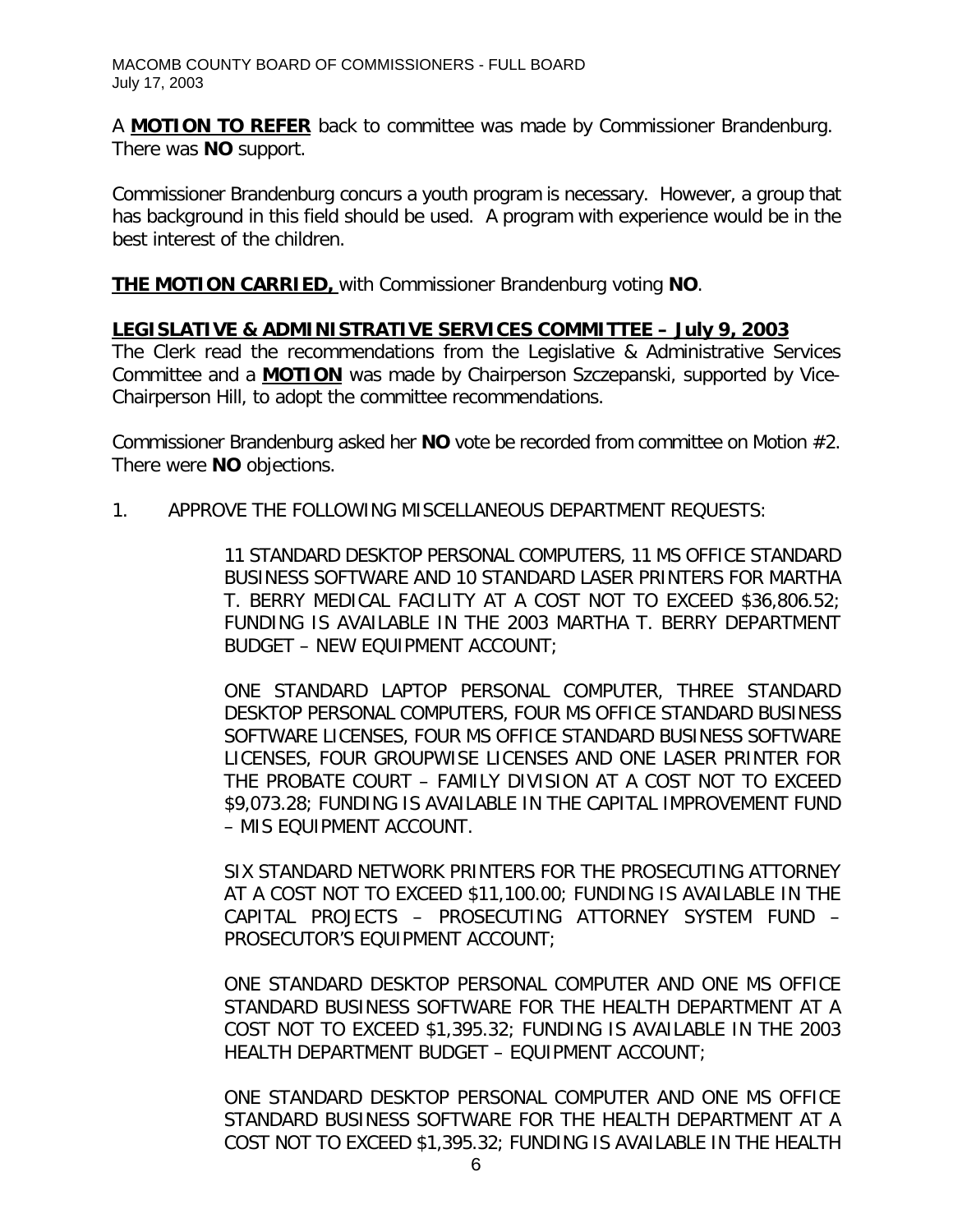GRANTS – NEW EQUIPMENT ACCOUNT;

ONE STANDARD DESKTOP PERSONAL COMPUTER AND ONE MS OFFICE STANDARD BUSINESS SOFTWARE FOR SENIOR CITIZENS SERVICES AT A COST NOT TO EXCEED \$1,395.32; FUNDING IS AVAILABLE IN THE SENIOR CITIZENS SERVICES – NEW EQUIPMENT ACCOUNT; AND

ONE DELL APPLICATION SERVER AND ONE VERITAS BACKUP EXEC STANDARD BACKUP SOFTWARE LICENSE FOR THE MACOMB COUNTY DEPARTMENT OF VETERAN SERVICES AT A COST NOT TO EXCEED \$6,907.61; FUNDING IS AVAILABLE IN THE CAPITAL IMPROVEMENT FUND – MIS EQUIPMENT ACCOUNT.

2. APPROVE THE ISSUANCE OF THE PUBLIC HEALTH – ANIMAL CONTROL MANAGEMENT SYSTEM RFP.

## **THE MOTION CARRIED.**

## *BUDGET COMMITTEE –July 10, 2003*

The Clerk read the recommendations from the Budget Committee and a **MOTION** was made by Chairperson Kolakowski, supported Vice-Chairperson Sessa, to adopt the committee recommendations.

Commissioners Brandenburg and DeSaele asked their **NO** votes be recorded from committee on Motion #2. There were **NO** objections.

- 1. CONCUR IN THE RECOMMENDATION OF THE DIRECTOR OF RISK MANAGEMENT AND SAFETY TO SELF-INSURE MARTHA T. BERRY FACILITY EFFECTIVE JULY 1, 2003 THROUGH JUNE 30, 2004. FUNDING IS AVAILABLE THROUGH THE LIABILITY INSURANCE BUDGET.
- 2. APPROVE A FIVE-YEAR CONTINUED COMMITMENT WITH THE DETROIT REGIONAL ECONOMIC PARTNERSHIP AND APPROPRIATE FUNDING IN THE AMOUNT OF \$67,000.00 FOR YEAR 1. FUNDS ARE AVAILABLE FROM THE COMMUNITY DEVELOPMENT BLOCK GRANT ACCOUNT. FURTHER, THAT THE BOARD OF COMMISSIONERS RECEIVE A PROGRESS REPORT ON A YEARLY BASIS FOR THE FIVE-YEAR PERIOD.
- 3. APPROVE MACOMB COUNTY JOINING THE AUTOMATION ALLEY CONSORTIUM AS A FOUNDATION MEMBER AT AN ANNUAL COST OF \$15,000.00. FUNDS ARE AVAILABLE FROM THE COMMUNITY DEVELOPMENT BLOCK GRANT PROGRAM ACCOUNT.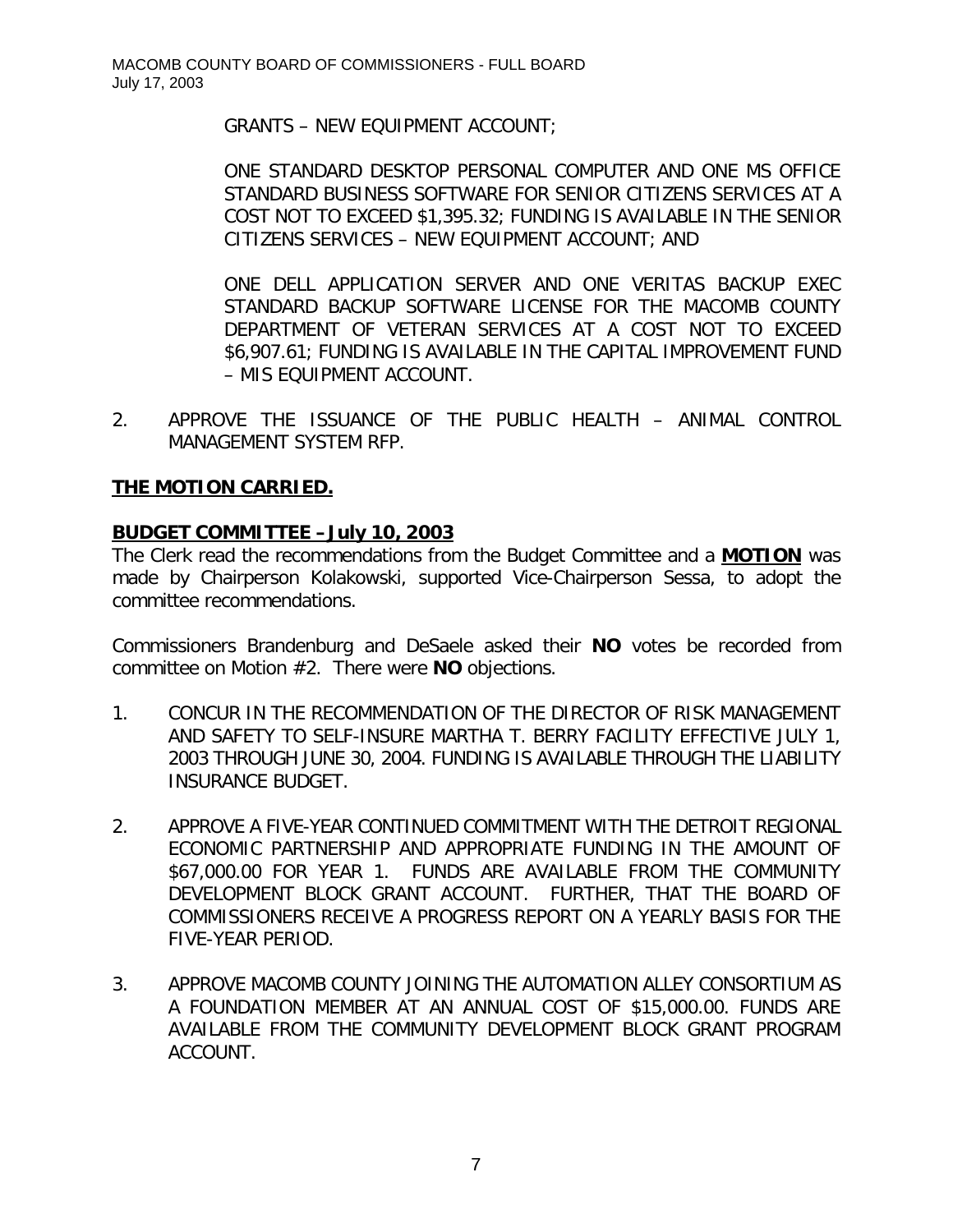4. APPROVE THE FOLLOWING:

SUPPORT THE COUNTYWIDE TRAIL MASTER PLAN COMMITTEE'S RECOMMENDATION TO HIRE WADE TRIM FOR \$65,000.00 TO COMPLETE THE MASTER PLAN WITH FUNDING OF THE PROJECT TO COME FROM THE \$50,000.00 MDOT GRANT AND THE REMAINING COST OF \$15,000.00 TO BE MACOMB COUNTY'S MATCH TO THE GRANT. FUNDING IS AVAILABLE IN THE PLANNING DEPARTMENT FUND. FURTHER, THAT THE COMMUNITIES INVOLVED BE ASKED TO PARTICIPATE FINANCIALLY, UP TO \$5,000.00; AND

AUTHORIZE MACOMB COUNTY'S PARTICIPATION IN THE 2005 SEMCOG REGIONAL DIGITAL ORTHOIMAGERY PROJECT AT A COST ESTIMATED BETWEEN \$36,818.00 AND \$78,895.00. FUNDING IS AVAILABLE IN THE AERIAL PHOTO FUND.

5. PROVIDE AN ADDITIONAL \$16,700.00 IN FUNDING TO MACOMB COUNTY COMMUNITY CORRECTIONS TO CONTINUE THE FELONY URINALYSIS AND THE RELAPSE INTERVENTION BED PROGRAMS FOR THE REMAINDER OF FY 2003. FUNDING IS AVAILABLE IN THE 2003 BUDGET.

### **THE MOTION CARRIED.**

#### *HEALTH SERVICES COMMITTEE –July 10, 2003*

The Clerk read the recommendations from the Health Services Committee and a **MOTION** was made by Chairperson DeSaele, supported by Vice-Chairperson Haggerty, to adopt the committee recommendations.

Commissioner Sessa asked his **NO** votes be recorded from committee on Motions #2, #3 and #5. There were **NO** objections.

Commissioner Brandenburg asked to separate Motion #5. There were **NO** objections.

A vote was taken on the following:

- 1. APPROVE FUNDING IN THE AMOUNT OF \$25,000.00 TO THE MACOMB COUNTY CHILD ADVOCACY CENTER (CARE HOUSE).
- 2. AUTHORIZE PAYMENT OF \$10,000.00 FROM THE "ENVIRONMENTAL PROBLEMS: LAKE/RIVER FUND" TO THE CITY OF ST. CLAIR SHORES FOR SEDIMENT TESTING IN THE LANGE/REVERE CANALS.
- 3. APPROVE AN APPROPRIATION OF \$4,200.00 TO RAY TOWNSHIP FROM THE "ENVIRONMENTAL PROBLEMS: LAKE/RIVER FUND" FOR DEVELOPMENT OF A WETLAND AND WATERWAY ORDINANCE AND FOR DEVELOPMENT OF A WETLAND INVENTORY MAP; FURTHER, THE AMOUNT WILL BE REDUCED BY \$1,600.00 IF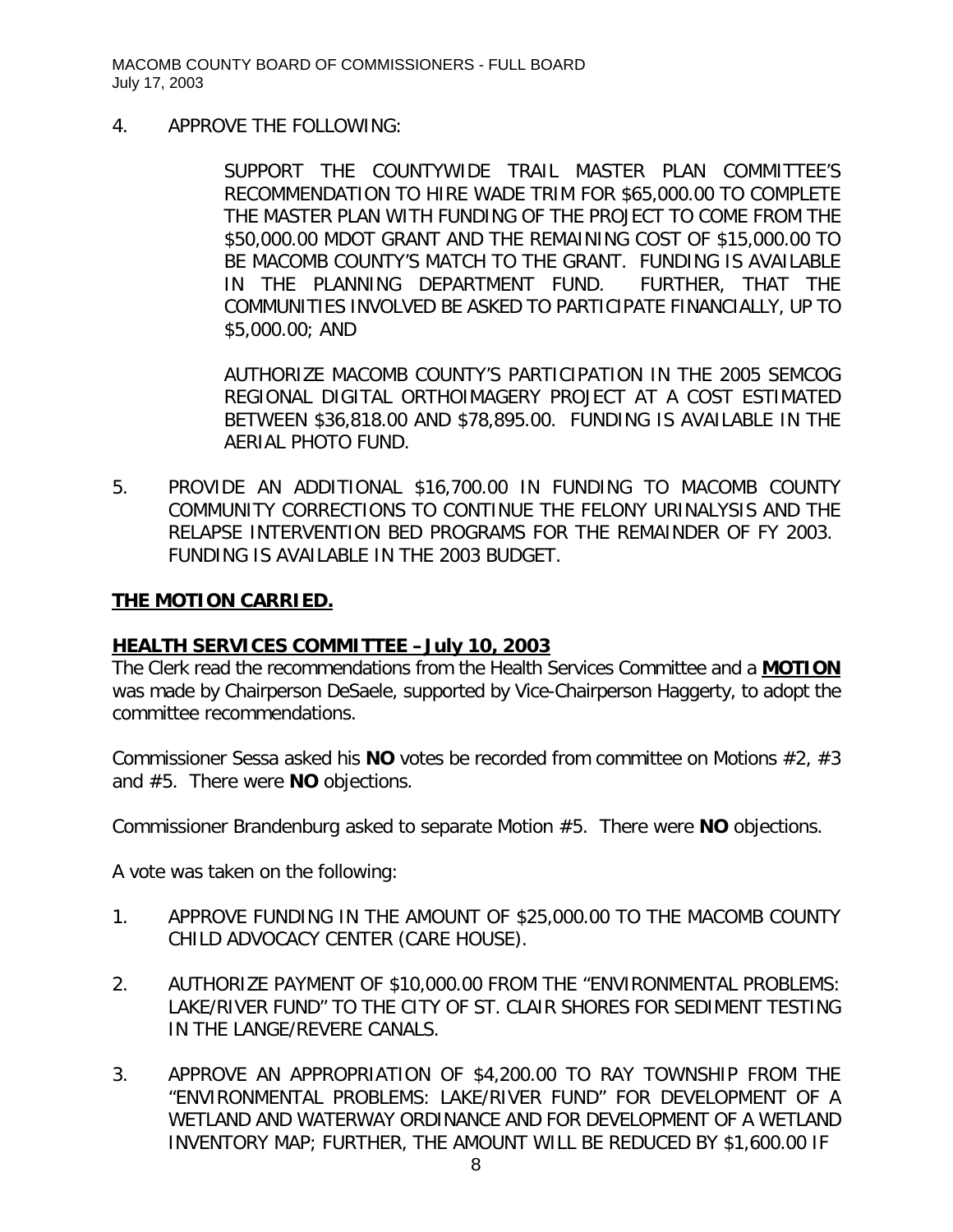> THE MAP IS DONE BY THE COUNTY'S PLANNING AND ECONOMIC DEVELOPMENT DEPARTMENT.

- 4. ADOPT THE MACOMB COUNTY HEALTH DEPARTMENT ANIMAL CONTROL REGULATION, EFFECTIVE DATE SEPTEMBER 1, 2003.
- 6. AUTHORIZE THE MACOMB COUNTY HEALTH DEPARTMENT TO ACCEPT AN AWARD IN THE AMOUNT OF \$2.5 MILLION OVER THREE YEARS FROM THE MICHIGAN DEPARTMENT OF ENVIRONMENTAL QUALITY FOR A LAKE ST. CLAIR, CLINTON RIVER AND ST. CLAIR RIVER WATER QUALITY MONITORING PROJECT.
- 7. AUTHORIZE THE HEALTH DEPARTMENT TO SUBMIT A PROPOSAL TO THE MICHIGAN DEPARTMENT OF ENVIRONMENTAL QUALITY FOR A CLEAN MICHIGAN INITIATIVE 2004 INLAND LAKE RECREATIONAL WATER QUALITY MONITORING GRANT IN THE AMOUNT OF \$6,543.00.

## **THE MOTION CARRIED.**

### **SEPARATED MOTION**

5. ADOPT CIVIL MONETARY PENALTIES TO ENFORCE THE MACOMB COUNTY ANIMAL CONTROL REGULATION.

Commissioner Brandenburg feels this motion is ridiculous and that there is no way this can be enforced.

**THE MOTION CARRIED**, with Commissioners Brandenburg, Sessa, Fraschetti, Lund, Kramer and Revoir voting **NO**.

### *FINANCE COMMITTEE – July 17, 2003*

The Clerk read the recommendations from the Finance Committee and a **MOTION** was made by Chairperson Revoir, supported by Vice-Chairperson Slinde to adopt the committee recommendations.

Commissioners DiMaria. Lund, Sessa, Hill and Szczepanski asked their **NO** votes be recorded from committee on Motion #5. There were **NO** objections.

- 1. APPROVE THE INTER-DEPARTMENTAL LINE ITEM BUDGET ADJUSTMENTS AS SUBMITTED BY THE FINANCE DEPARTMENT.
- 2. APPROVE THE MONTHLY BILLS (WITH CORRECTIONS, DELETIONS AND/OR ADDENDA) AND AUTHORIZE PAYMENT; FURTHER, TO APPROVE THE PAYROLL IN THE TOTAL AMOUNT OF \$13,484,862.42, WITH NECESSARY MODIFICATIONS TO THE APPROPRIATIONS.
- 3. APPROVE AETNA AS THE PROVIDER FOR LONG TERM CARE AND THAT IT BE IMPLEMENTED AS SOON AS POSSIBLE.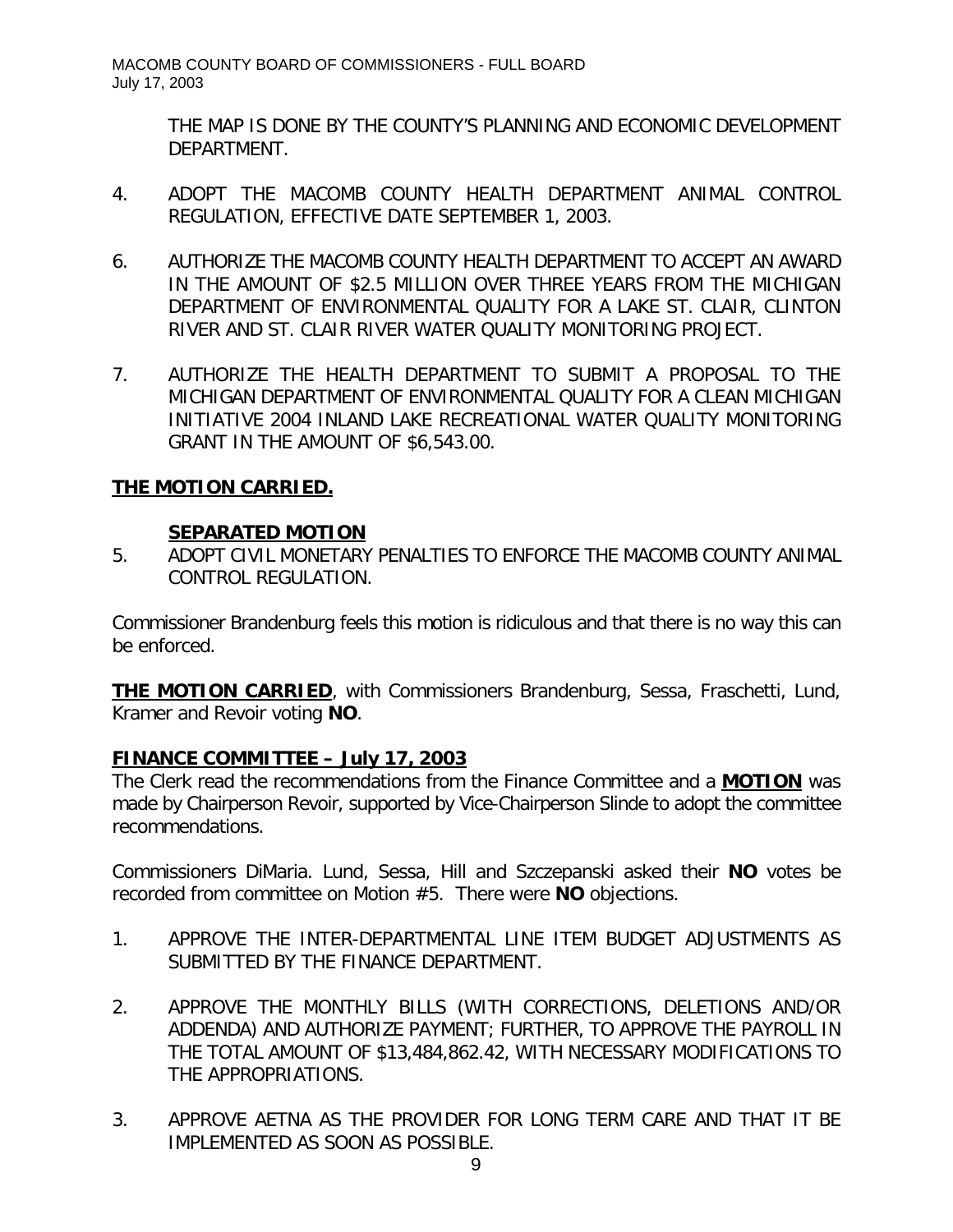- 4. CONCUR IN THE RECOMMENDATION OF CORPORATION COUNSEL REGARDING THE CASE OF HANNA, ET AL V COUNTY OF MACOMB ET AL.
- 5. CONCUR IN THE RECOMMENDATION OF CORPORATION COUNSEL REGARDING THE CASE OF SLAYDEN V COUNTY OF MACOMB, ET AL.

### **THE MOTION CARRIED.**

### **RESOLUTIONS/TRIBUTES**

A **MOTION** was made by Commissioner Liberato, supported by Commissioner Perna, to adopt the Resolutions and Tributes in their entirety.

- Res. No. 03-76 Honoring John and Betty Mackovjak  $-55<sup>th</sup>$  Wedding Anniversary (offered by Haggerty; recommended by Personnel Committee on 7/7/03)
- Res. No. 03-77 Declaring July 9, 2003 as Youth Day in the Metropolitan Detroit Area (offered by Board Chair White; recommended by Personnel Committee on 7/7/03)
- Res. No. 03-85 Support of FY 2004 Annual Implementation Plan of the Area Agency on Aging 1-B (recommended by Senior Citizens Committee on 7/7/03)
- Res. No. 03-81 Commending Binson's Home Health Care (offered by Sauger; recommended by Operational Services Committee on 7/8/03)
- Res. No. 03-74 Commending First Baptist Church in Roseville for 83 Years of Serving the People of Macomb County (offered by Slinde; recommended by Budget Committee on 7/10/03)
- Res. No. 03-71 Commemorating Holy Innocents Church  $50<sup>th</sup>$  Anniversary (offered by Slinde; recommended by Finance Committee on 7/17/03)
- Res. No. 03-72 Commending Father Robert Fisher for His Years of Service at St. Angela's Church (offered by Slinde; recommended by Finance Committee on 7/17/03)
- Res. No. 03-75 Commending the Zonta Club of Macomb on the Occasion of its  $10<sup>th</sup>$ Annual Golf Benefit (offered by Board Chair White; recommended by Finance Committee on 7/17/03)
- Res. No. 03-73 Commending Sean Murphy Eagle Scout (offered by Vosburg; include Sessa; recommended by Finance Committee on 7/17/03)
- Res. No. 03-78 Commending the Presbyterian Village East  $-25<sup>th</sup>$  Anniversary (offered by Vosburg; recommended by Finance Committee on 7/17/03)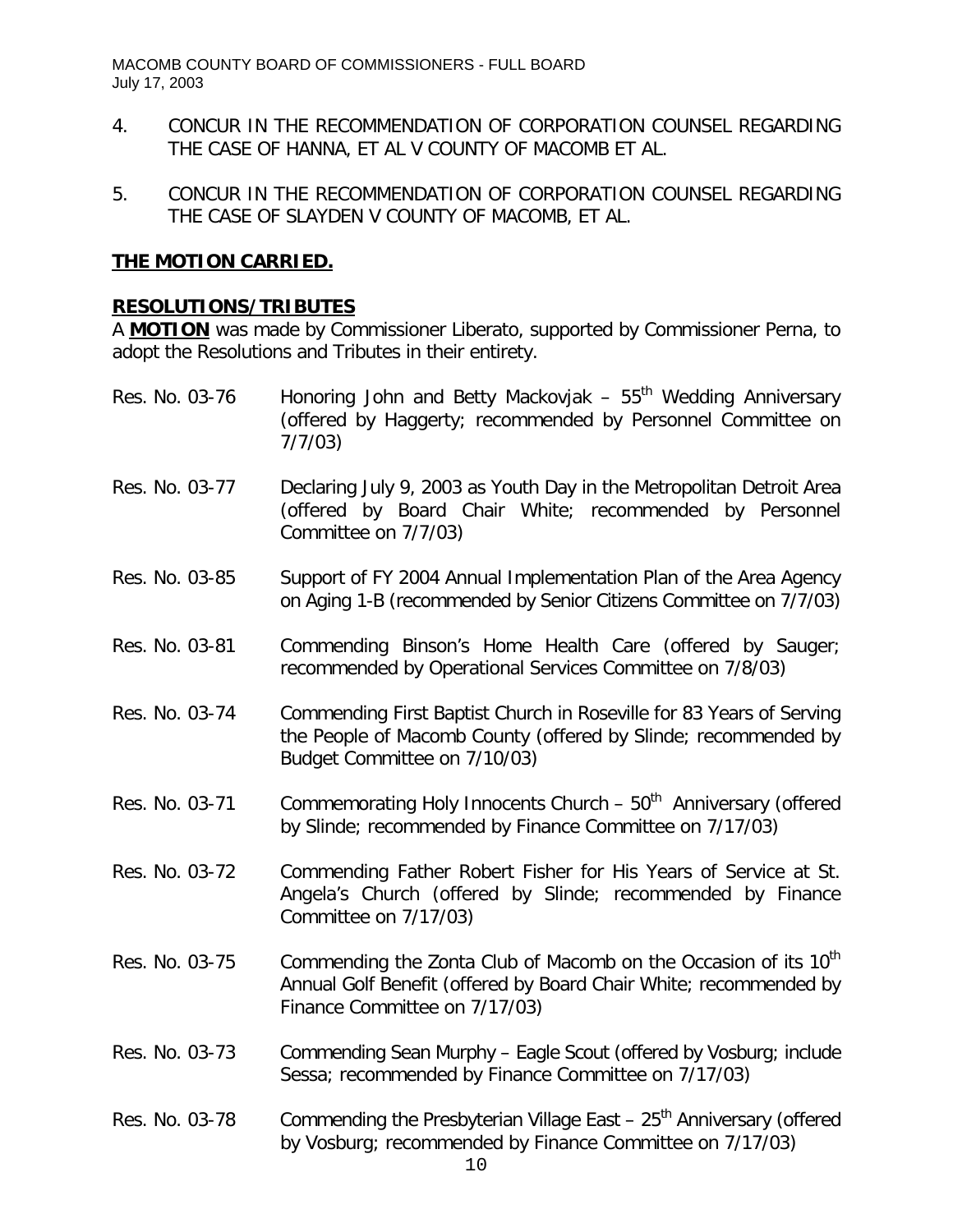- Res. No. 03-80 Commending Selfridge Air National Guard Base for its Many Historical Contributions to 100 Years of American Aviation History (offered by Board Chair White on behalf of Board; recommended by Finance Committee on 7/17/03)
- Res. No. 03-79 Honoring the Detroit Regional Chamber  $-100<sup>th</sup>$  Anniversary (offered by Board Chair White on behalf of Board; recommended by Finance Committee on 7/17/03)
- Res. No. 03-82 Honoring President Gerald Ford  $90<sup>th</sup>$  Birthday (offered by Vosburg; recommended by Finance Committee meeting on 7/17/03)
- Res. No. 03-84 Commending Michael Newlin Eagle Scout (offered by Lund; recommended by Finance Committee on 7/17/03)
- Res. No. 03-86 Honoring Louise Groesbeck on Her Birthday (offered by Brandenburg; recommended by Finance Committee on 7/17/03)
- Res. No. 03-83 Honoring James H. Martin, Sr.  $72<sup>nd</sup>$  Birthday (offered by Hill at Full Board 7/17/03)

## **THE MOTION CARRIED.**

### **APPOINTMENT**

## a) **MACOMB ECONOMIC DEVELOPMENT CORPORATION**

A **MOTION** WAS MADE BY COMMISSIONER DESAELE, SUPPORTED BY COMMISSIONER SLINDE, TO APPOINT DOUG WOZNIAK (*expired term)* ENDING JULY 2008 AND EDWIN HOOVER (*new term*) ENDING JULY 2009 TO THE MACOMB ECONOMIC DEVELOPMENT CORPORTION, AND THE **MOTION CARRIED.**

### **NEW BUSINESS**

Commissioner Revoir inquired of corporation counsel about a confidential memorandum expected from the Prosecutor Attorney regarding the Road Commission. He is requesting a written memorandum to all commissioners what part, if any can be shared with the public once they have received it.

Commissioner Rengert announced on June 19<sup>th</sup> an Intergovernmental Agreement was signed by five northern townships in Macomb County to preserve agriculture heritage. This will give options to property owners to preserve agriculture rather than turning property over to subdivisions or strip malls.

Commissioner Slinde announced that Joan Flynn was elected NACo Vice Chair of the Membership Committee. Congratulations to Commissioner Flynn.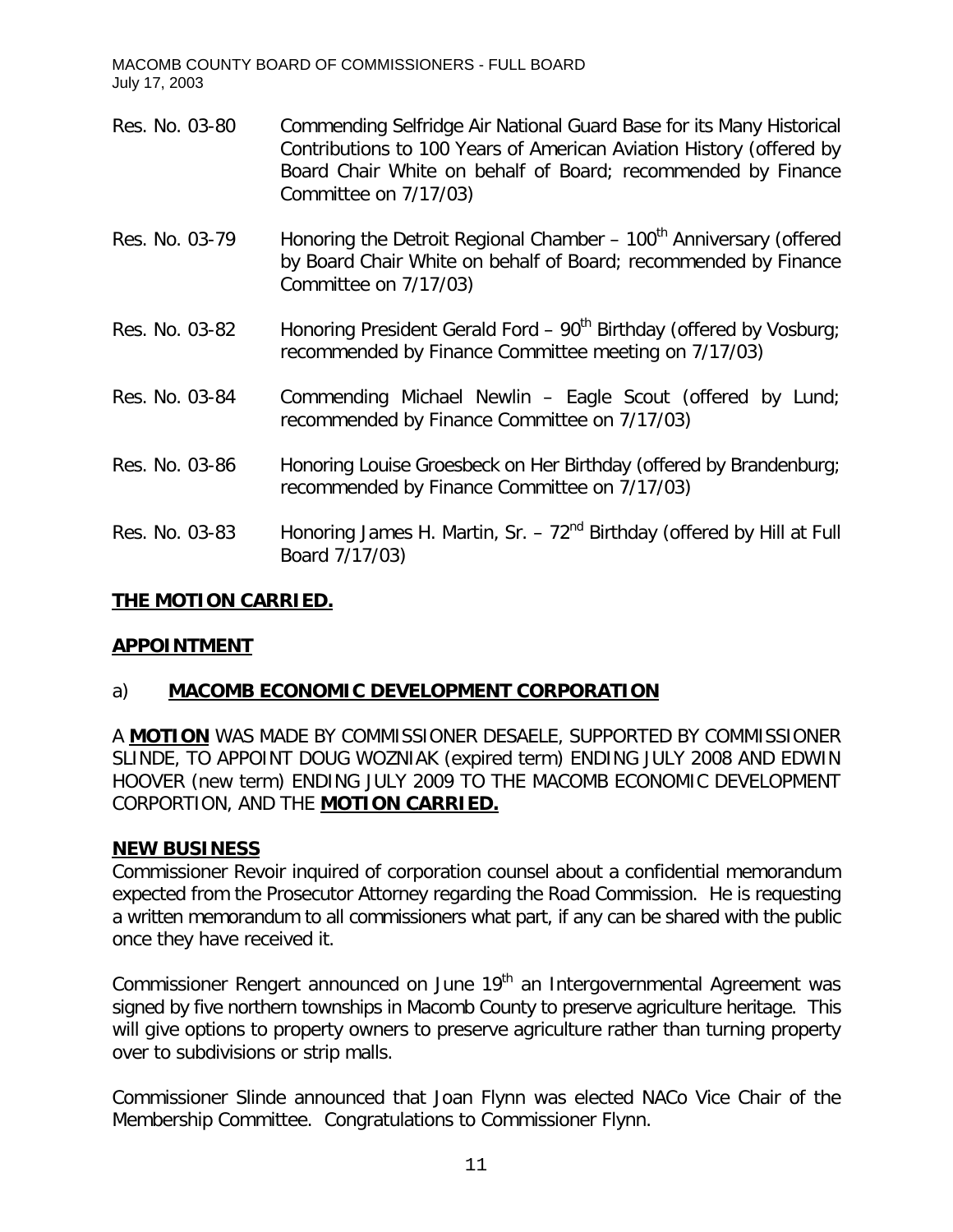Commissioner Hill inquired of Ted Cwiek as to what he intends to do about the concerns raised tonight.

Ted Cwiek stated the first step is diversity training and proposed establishing an Ad Hoc Committee created out of Personnel Committee.

Commissioners Lund and Brandenburg requested a complete list of the concerns voiced at this meeting.

Commissioner Sessa wants to make sure the report from Prosecuting Attorney due next month is received 5 days prior to any meeting. Suggested a Special meeting be set to review this issue.

Commissioner DiMaria requests a list of everyone employed at the Road Commission along with their hire date and delivered to each County Commissioner within 5 days.

Commissioner Fraschetti reminded everyone that it is up to the Board of Commissioners to handle the matters of Macomb County. If the hiring practices here and at the road commission need to be investigated it should be done.

Commissioner Szczepanski pointed out that all three Road Commissioners have no background in roads.

Commissioner Flynn informed the board that a copy of the NACo platform and resolution for years 2003/2004 are in the Board Office and are available for any commissioner who would like to look at them.

Commissioner Slinde feels the economy has brought these hiring policy issues to everyone's attention.

Commissioner Doherty indicated she would like to be on the Ad Hoc Committee if formed regarding the hiring practices.

Commissioner Kramer requested details regarding the employee that was fired.

Commissioner Kolakowski stated department heads are responsible for the functioning of their departments. They are the ones who are suppose to hire the person most qualified. Human Resources simply process the applications.

## **PUBLIC PARTICIPATION**

*Gregory Murray, 62 Rathbone, Mt. Clemens Karen Upshaw, 16 year employee of the Macomb County Library Rotana Hughley-Johnson, 66 ½ Hubbard, Mt. Clemens Reverend Phillip Washington, 125 Clinton River Drive, Mt. Clemens Del Rickman, 158 Clemens Street, Mt. Clemens Dr. Bernice Williams, Ph.D., 45 Mulligan Drive, Mt. Clemens*